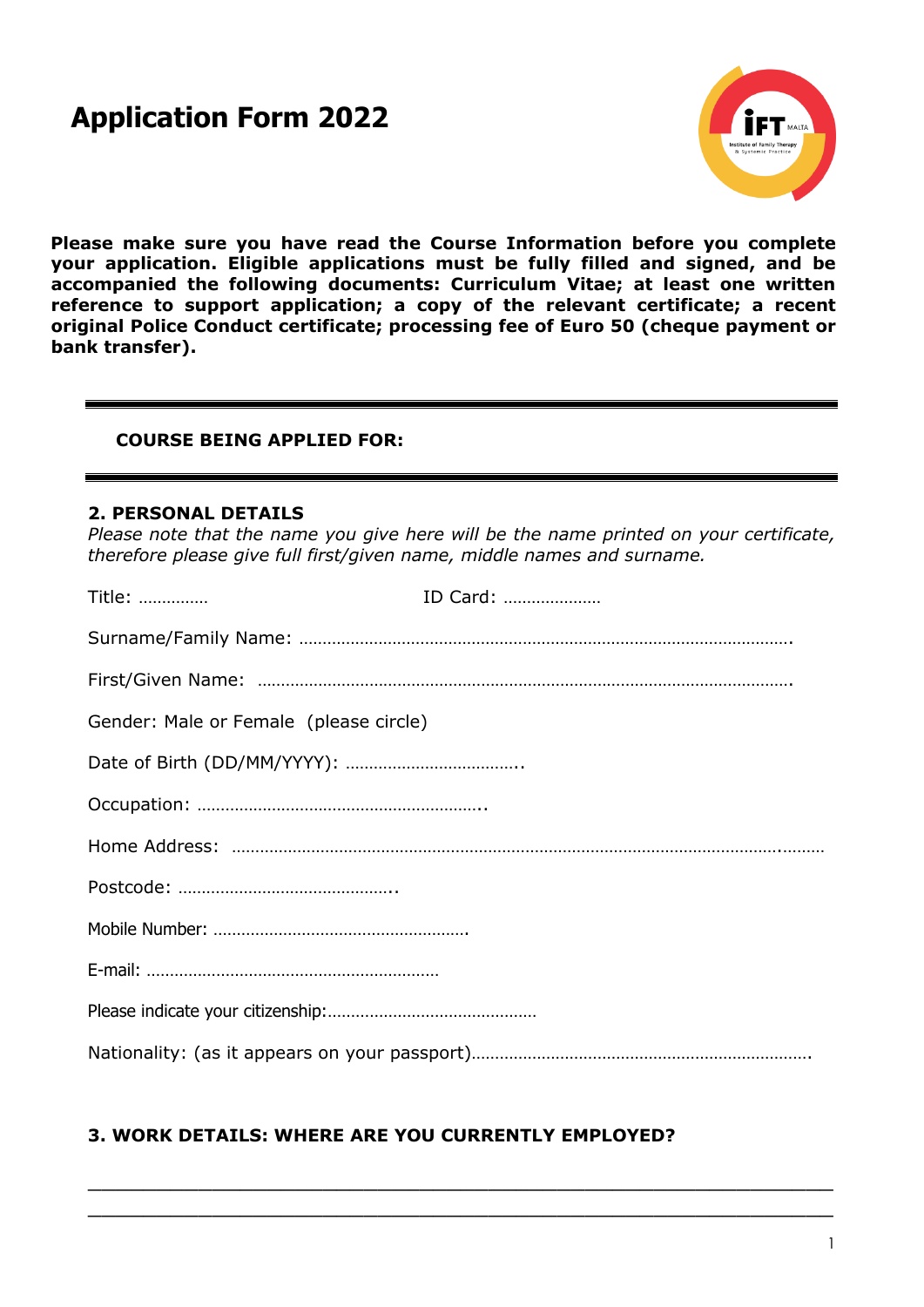# 4. PERSONAL STATEMENT (word limit 300-500)

Use this space to support your application. You should include reasons for your interest in the training programme you have applied for as well as comment on any relevant work and/or academic experience you have.

This statement must be your own work.

## **5. FINANCE**

Who will be paying your fees? (Please choose one) Myself □ A Sponsor □

Both  $\Box$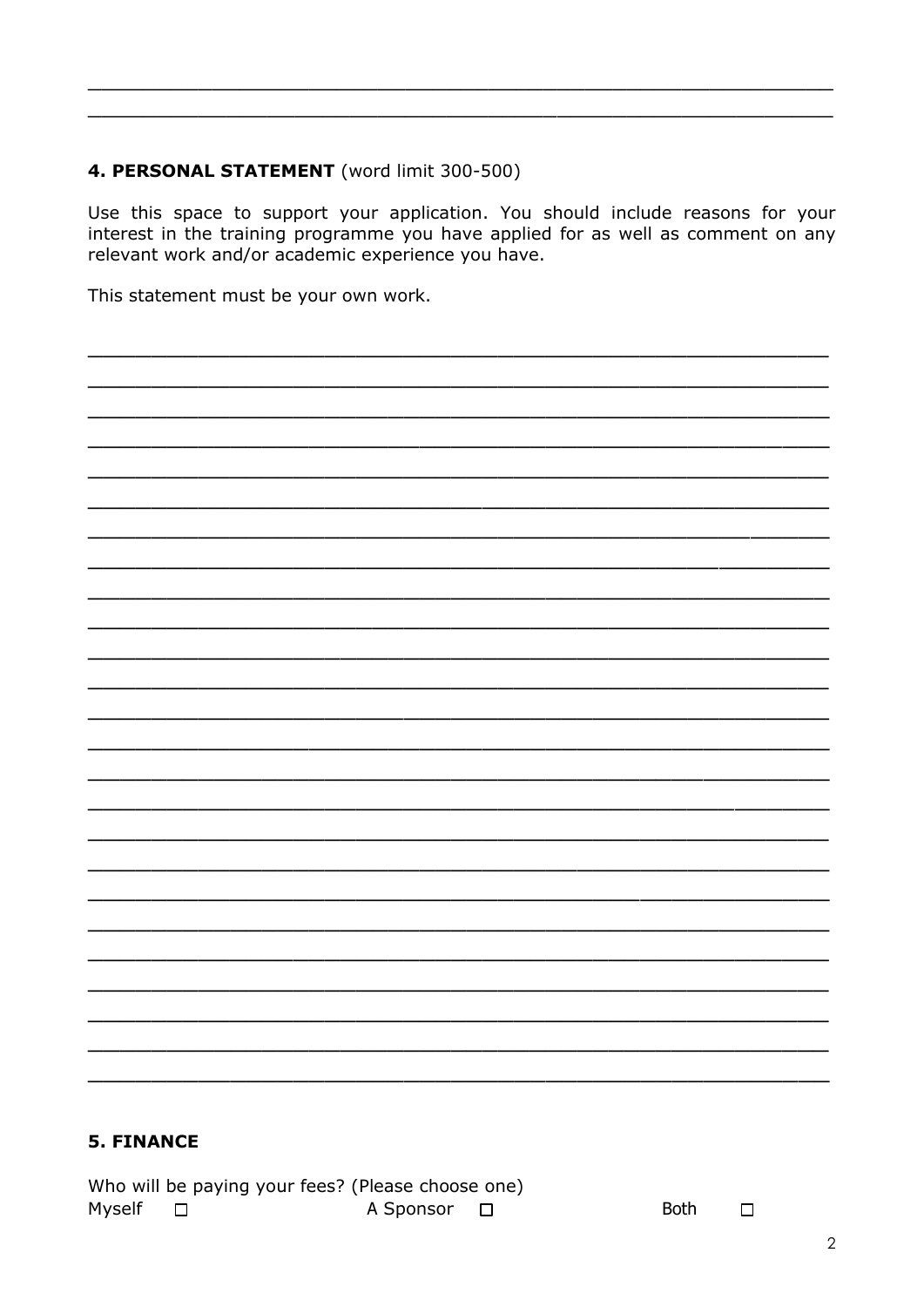## **6. EQUAL OPPORTUNITIES MONITORING INFORMATION**

IFT-Malta follows an equal opportunities policy in all its practice and teaching. All applicants for training will be considered on the basis of suitability for the respective course applied for and irrespective of disability, gender, ethnic origin, sexual orientation, religion or social class.

The information you provide will be treated as confidential information. Please state clearly if you decide to object to provide this information.

Do you have any disabilities or special educational needs\*?

**\*Needs** include any disabilities or special educational needs that you may have. These include dyslexia, blindness or partially sighted, deafness or hard of hearing, mobility difficulties, Autistic Spectrum Disorder or Asperger Syndrome, mental health difficulties, diabetes, epilepsy or a heart condition etc. If you have no disability please enter 'NONE'.

# **8: Student Confirmation of Truth and Consents**

*Please check all your responses in this form carefully, and then read and, if you are able, confirm your agreement to each of the five confirmations and consents below, by selecting the box underneath. If you are emailing this form please type your name in the signature section.*

1. I confirm that the information provided in this form is complete and correct to the best of my knowledge, and that I have not knowingly withheld any relevant information or misrepresented any facts that I have included;

I agree ……………………………………………………………….. (Please sign)

2. I give my consent for personal data relating to my application and to my studies to be collected, processed, retained, used and published by IFT-Malta for the purposes of administering my application (including verifying details provided by me in this application with the relevant third parties), and to be disclosed to all appropriate professional bodies and regulatory authorities who have a reasonable interest in that personal data, and in accordance with the Data Protection Act.

I agree ……………………………………………………………….. (Please sign)

3. I agree to pay a non-refundable deposit/part-payment of €1000 and to pay the yearly balance before the year ends. I also agree that the yearly course fee is non-refundable and has to be paid in full even if, for any reason, I decide to stop my studies at IFT-Malta.

I agree ……………………………………………………………….. (Please sign)